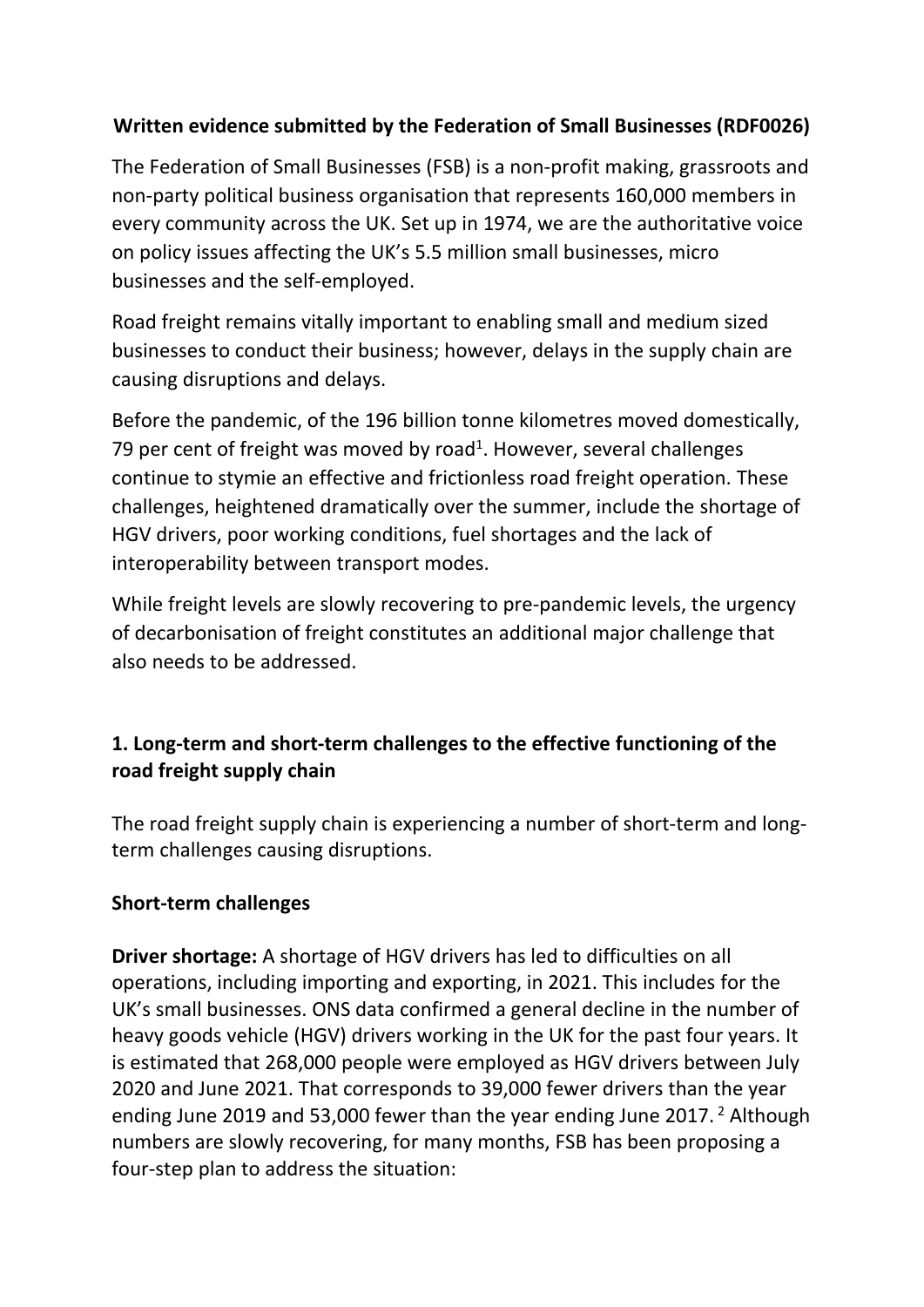- **1. Temporary immigration measures:** These should include the inclusion of HGV drivers on the skills shortage occupation list and short-term visas.
- **2. Financial support for training or apprenticeships for drivers:** Training is a significant expense for future drivers and financial support would remove an entry barrier to the profession.
- **3. A 'We Need You' campaign:** A campaign that effectively promotes driver opportunities in Job Centres. A 'Return to Driver' campaign that brings drivers of supplies on par with other professions that are providing vital support during the COVID-pandemic. This would also encourage former drivers to refresh and return at this time of national need.
- **4. Maintaining and improving the prioritisation of lorry drivers within DVSA training:** This approach has already worked well, and it should be improved to increase the volume of drivers.

While the Government has now implemented some steps, we believe that this should have been done faster.

### **Long-term challenges:**

**The UK's Road Network:** Most small businesses rely on an efficient and wellmaintained road network. However, the lack of connectivity and maintenance and congestion remain major concerns to small businesses.

In addition to investments into the UK's strategic road network, the UK Government should also demonstrate that it recognises the importance of its smaller and more intricate secondary and local road network with sufficient funding made available. This is because the last mile logistics for small businesses are primarily on the local road network.

It will also be vital to provide good connectivity between the strategic and the secondary road network, for instance, by improving junction capacity and access to motorways.

Poor maintenance of roads continues to constitute another major concern for small businesses. Nearly a third of small business owners have cited potholes as their main issue.<sup>3</sup> FSB research shows that 700,000 potholes were reported in England in 2018/19. In 2020, we called on the Government to deliver on its manifesto pledge to provide £2 billion in funding to fill the thousands of potholes. Funding has repeatedly been made available, but small businesses have not yet seen improvements.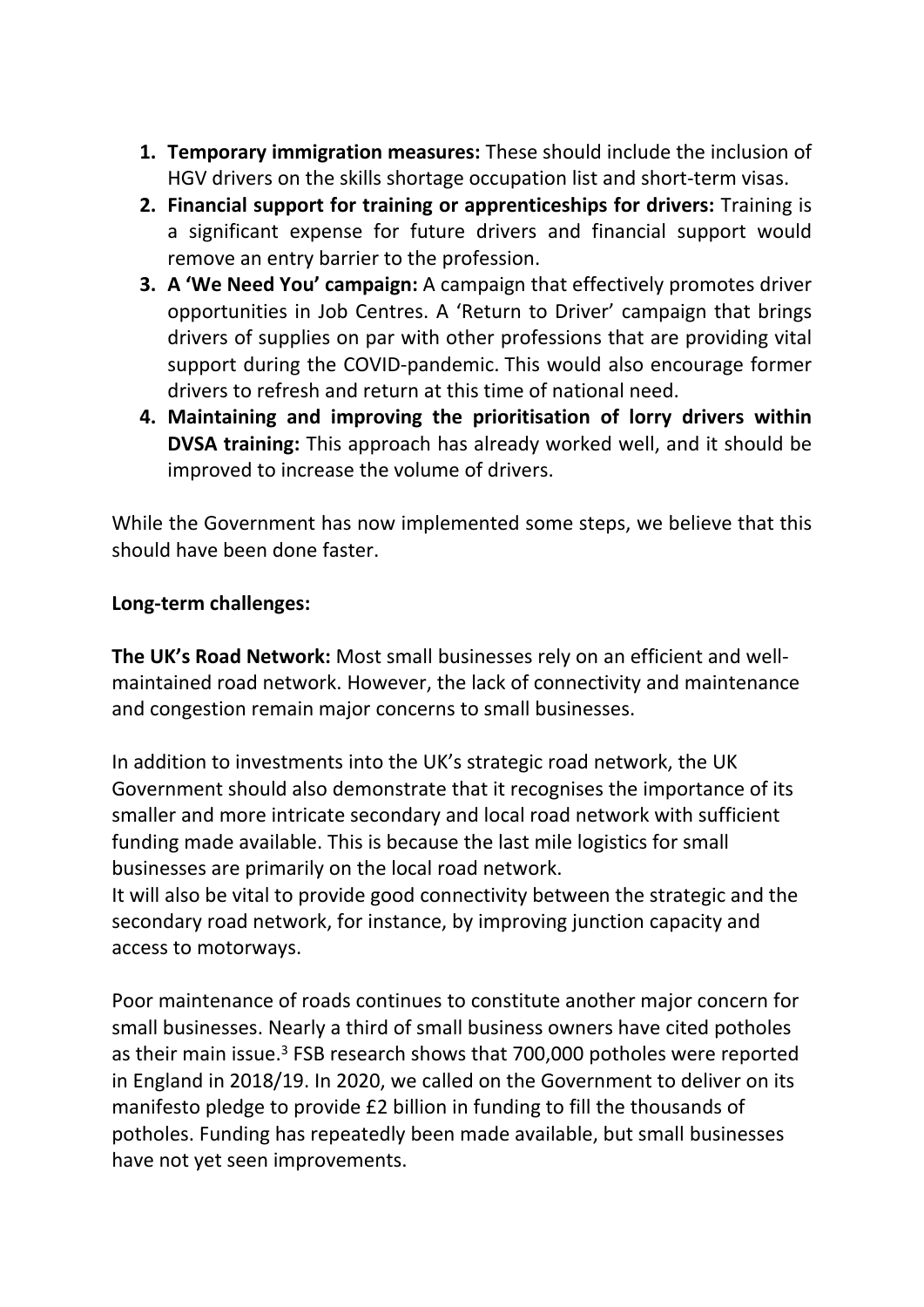**Road site facilities and traffic officers:** In addition to improved welfare facilities throughout the Strategic Road network, it is essential to invest in comprehensive roadside facilities on the secondary network. In addition, traffic officers should be deployed on the secondary A-roads and trunk roads.

**Interoperability between different modes of travel:** We believe that expanding intermodal connectivity will play a key role in improving the road freight supply chain. It will also play a vital role in decarbonising road freight. For example, the transition of road haulage to more rail freight will help alleviate noise pollution and congestion, curb emissions and help the government reach its net-zero emissions target across the UK. We will go into more detail in our response to question five.

# **2. The potential effects of the Government's policies and regulations on the efficient operation of the supply chain, including cabotage rules and drivers' hours**

The UK-EU Trade and Cooperation Agreement (TCA) changed the cabotage rules for EU-based haulage companies working in the UK, reducing the number of permitted drop-offs from three to two. FSB has called for a balanced mix of solutions to the challenges faced by small firms related to supply chain disruption, including investing in domestic training for HGV drivers.

FSB welcomed the Government consultation on the temporary relaxation of cabotage rules as a measure to alleviate supply chain disruption as a complement to previously announced enhanced driver training and changes to regulations concerning driver working time.

# **3. The effectiveness of Government policy in supporting recruitment, retention and a diverse workforce in the road haulage industry and 4. Workforce skills, training and development**

We recognise the Government's effort to address the shortage of drivers in the road haulage industry. We welcomed the C+E apprenticeships in England and Wales, the HGV bootcamps, and the increase of the Government Apprenticeship support for C+E qualifications to £7,000. Nevertheless, we urge the Government to put more plans in place that will help prevent a similar crisis in the future.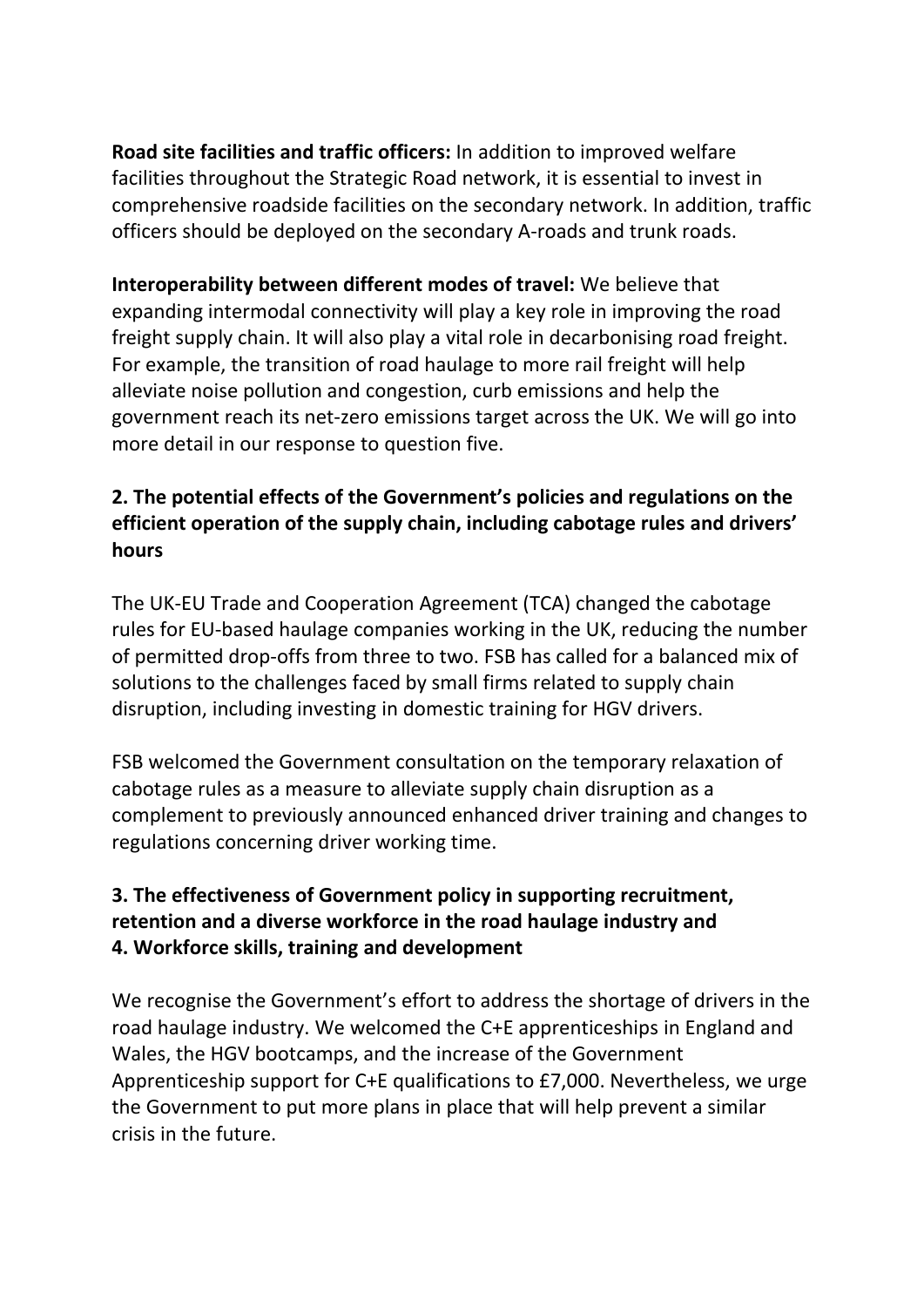Our four-step plan, explained in more detail in response to the first question, provides practical steps and solutions to support the recruitment and retention of drivers.

We recommend an SME focussed HGV Driver Training Scheme, a shorter and tighter scheme compared to the main apprenticeship scheme, to deliver skilled and qualified drivers more quickly for the sector. We furthermore propose a scheme that allows operators to obtain payment for training lessons, Driver CPC and tests funded by a loan that is repaid from salary over time. We also recommend an HGV Driver Independent Training Loan Scheme that allows prospective drivers to obtain payment directly for training, lessons, Driver CPC and test.

Finally, new and adapted zero emission HGVs will require training and which constitutes a barrier to attracting truck drivers to the sector. Overall, the sector needs to reinvent itself, with better opportunities to gain skills and to progress in the career.

# **5. The potential effects of the Government's policies and regulations on road safety**

We welcome the UK Government's efforts to increase road safety for drivers. However, information about new policies and regulation and how it will affect drivers needs to better disseminated among road users.

In particular, we have a specific concern regarding the role out of the Smart Motorway project. A comprehensive information and training exercise is necessary before it can be safely implemented.

### **6. Infrastructure, including roads, ports and airports, with a particular focus on capacity, resilience and interoperability Capacity and resilience**

As previously highlighted, delays caused by congestion and inadequate road infrastructure can cause severe disruption for businesses who rely on roads to access goods and offer customer services.

Investment in better road connectivity across the whole network is essential in helping businesses do business. This primarily involves improvement t several important secondary routes. As the number of small businesses per head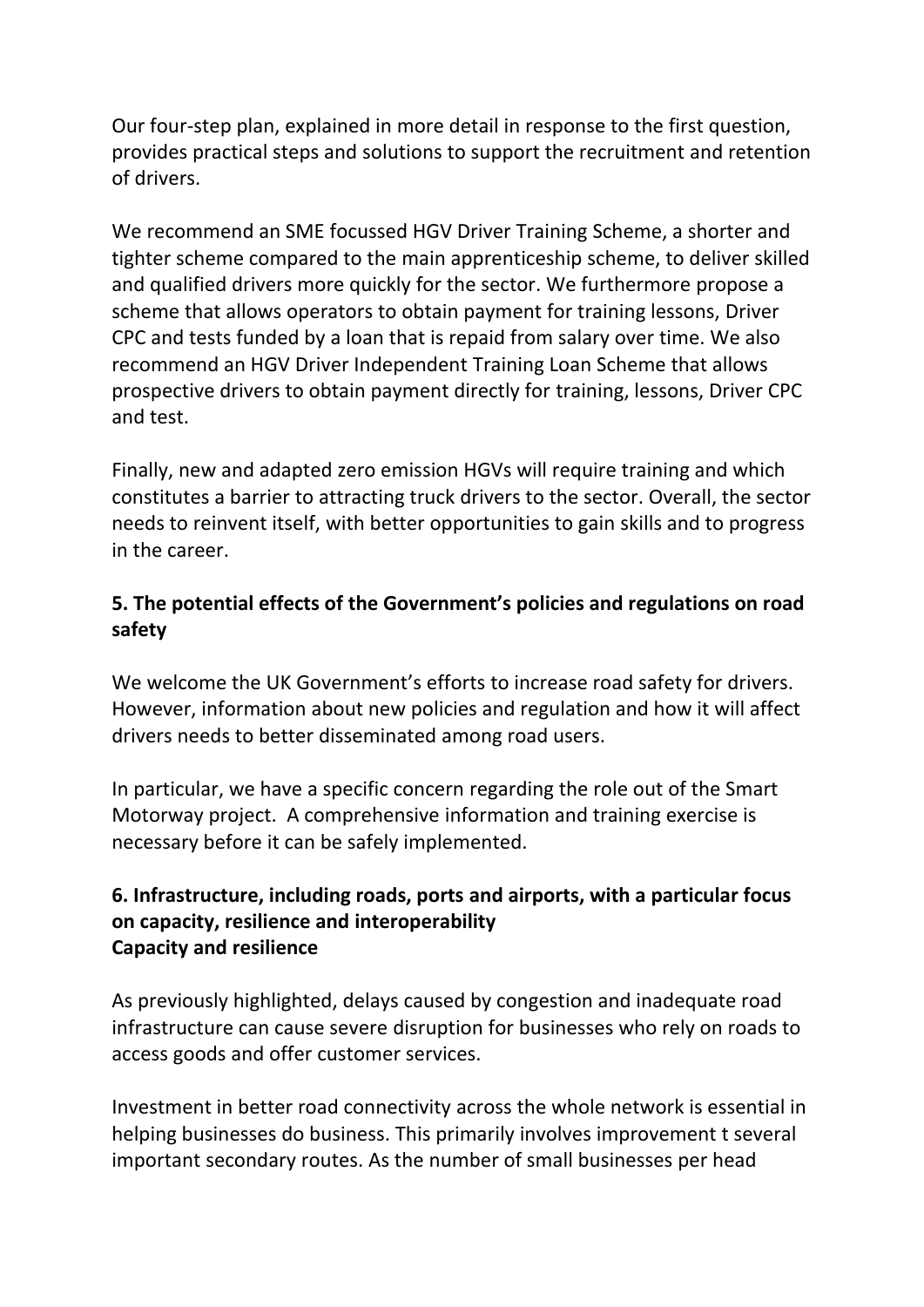population is higher in rural areas, FSB would like to reiterate the importance of investments in lower-flow local road projects – not least to alleviate the burden from overused roads such as the M4, M6 and M74. Finally, there continues to be a lack of integrated thinking about linking the local road networks with the major road network. The last mile logistics for small businesses are primarily on a local road.

**HS2:** The confirmation that a significant section of HS2 is not going ahead in the North-East has come as a big disappointment to small firms. The plans put forward in the Integrated Rail Plan in November must deliver the same benefits as the original plans where passenger and freight capacity are concerned.

**Rail freight and interoperability:** Freight should be considered as part of the wider strategic transport system, linking rail freight lines and services with ports and airports and interfacing with the road network.

Rail is one alternative to road freight with untapped potential for sustainable growth and connectivity. In addition to reducing the volume of road haulage, rail also reduces congestion and pollution on the road network. In 2020, only 19% (12 million tonnes) of the 1.27 billion tonnes of goods lifted by GBregistered HGVs in the UK began or ended at a rail siding/terminal. In addition to increasing rail freight overall, we believe that more investment in measures that provide greater access to rail freight services for small operators such as local freight hubs is needed.

Finally, linking different transport modes, such as maritime, rail and road, logistic and freight hubs can increase the efficiency of the haulage industry. They can also become the backbone to recirculate waste materials for reuse in a circular economy.

### **7. The effect of border procedures on road freight**

Minimising friction in cross-border trade is vital to the UK economy. The delays caused by the introduction of border procedures following the UK's departure from the EU and the COVID-pandemic have demonstrated the impact of delays for businesses and customers.

In light of new border procedures following the UK's departure from the EU, FSB's latest Small Business Index shows that one in five exporters have either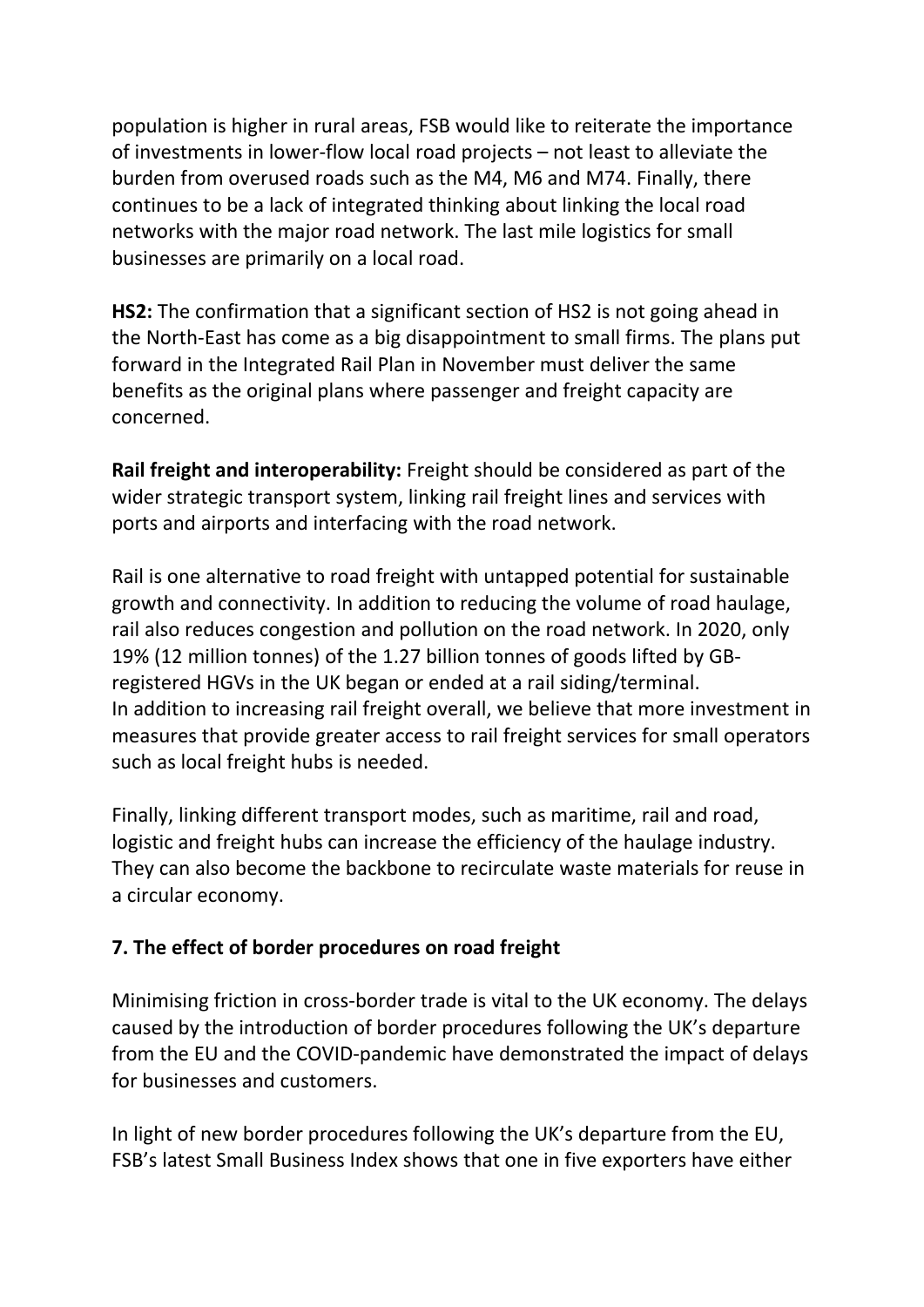permanently or temporary halted sales to the EU<sup>4</sup>. Our research also demonstrated that 70 per cent of importers and/or exporters have suffered shipment delays when moving goods around the EU in recent weeks; meanwhile, 34 per cent have had goods held indefinitely at EU border crossings<sup>5</sup>.

Further changes to customs procedures for imports from the EU, which will be introduced on 1 January 2022 – except for Ireland which the Government has given an extended period without controls for - re also likely to impact supply chains. FSB research shows that only one in four small business owners who know they will be impacted by those new requirements are prepared for them<sup>6</sup> .

### **8. Decarbonising road freight**

Small businesses want to play their part in transitioning to a net-zero economy. Although electric vehicles are becoming more common domestically, a recent FSB survey revealed that only 9 per cent of small businesses say they have or will have switched all or some of their fleet to zero emission vehicles (ZEVs) by 2030. Two reasons in particular stand out: affordability and availability of charge points.

The zero emission vehicles available today continue to be financially out of reach for most small businesses. To become affordable, we urge the Government to make grants and a comprehensive scrappage scheme available through the phasing out of non-zero emission vehicles. In addition to a scrappage scheme, a fully developed second-hand market will be critical to enable more businesses to make the transition in a timely and orderly manner.

To ensure that we remain on track for this, the Government could ask the CMA to report every few years on the development of the market for zero-carbon vehicles.

Range anxiety continues to persist among small business owners. Over a third (35%) of small firms highlight the lack of charge points as a reason. That percentage increases to 43 per cent in rural parts of the country. The Government needs to reassure businesses that a charging infrastructure for all types of zero emission vehicles, including hydrogen-powered vehicles, will be rolled out across the entire UK.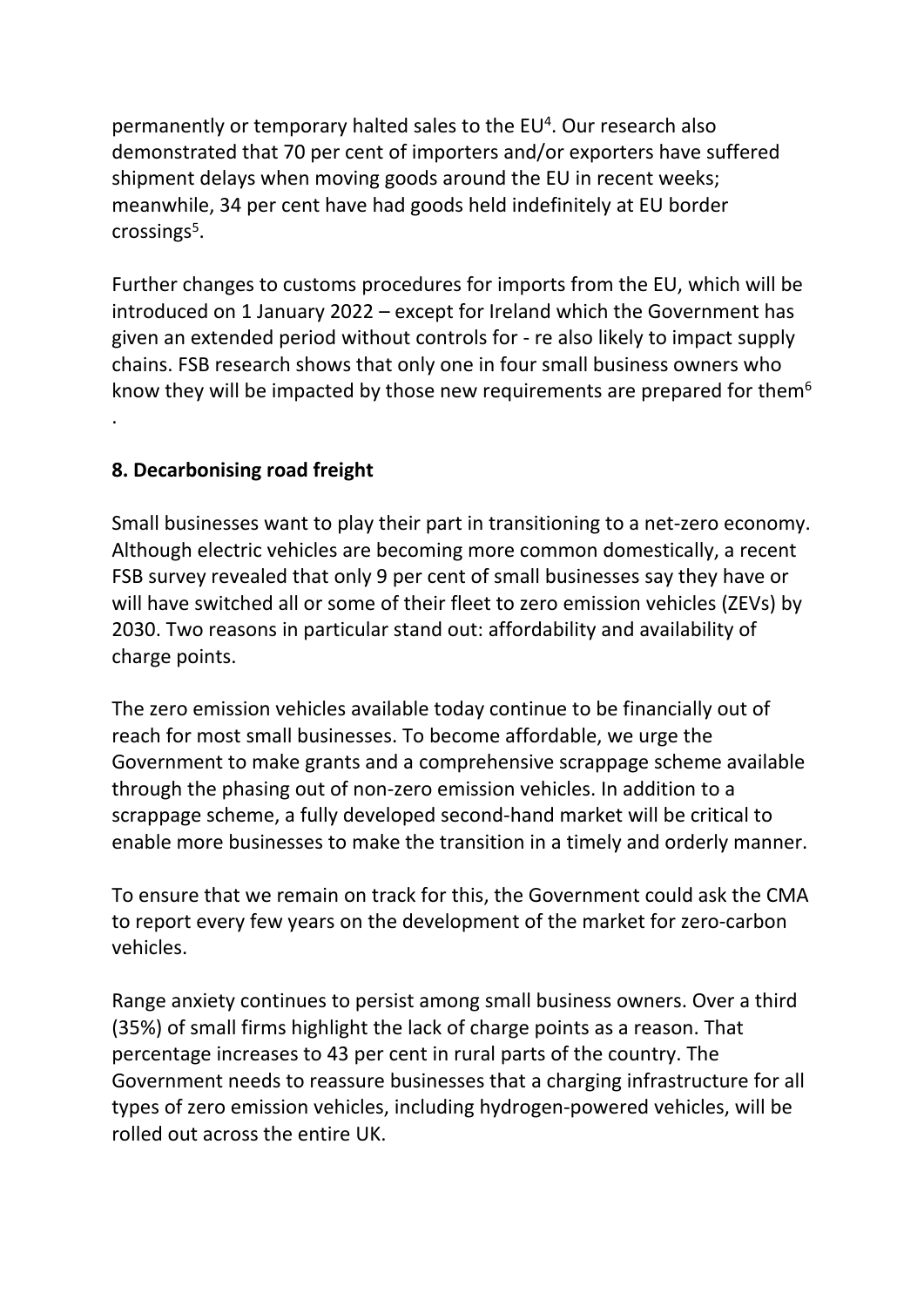Finally, and as highlighted under question five, rail and maritime are two alternatives to road freight with currently untapped potential for sustainable growth for the freight supply chain.

## **9. The extent to which the Transport Select Committee's previous recommendations on haulage, including those set out in Skills and Planning in the Road Haulage Sector, July 2016, HC68, were (a) pertinent and (b) unheeded.**

We agree that there is no single cause for the driver shortage but a combination of factors. More investment in recruitment, training and driver welfare, as well as improved roadside facilities, are needed to ensure a flourishing sector.

The shortage of HGV drivers in 2021 once more demonstrated the shortcomings in implementing the recommendations put forward in the Transport Select Committee's previous recommendations on haulage – including recruitment of more women and increased training. Swift implementation of new measures – including of the recommendations put forward by FSB under questions one, three and four – is urgently needed.

#### **Annex**

### **FSB research: "Accelerating Progress: Empowering small businesses on the journey to net zero"**

On 2<sup>nd</sup> November, FSB published its latest research, "Accelerating Progress: Empowering small businesses on the journey to net zero"<sup>7</sup> .

FSB's major new report on small businesses' views on net zero draws together recommendations to help support millions of smaller firms to become more sustainable. Small businesses are keen to reduce carbon emissions, become more sustainable and achieve net zero status, but will require support and smart policies to help them along the way.

A clear majority (56%) believe that the planet is facing a climate crisis – but only a third (36%) have a formal plan in place to combat climate change within their business.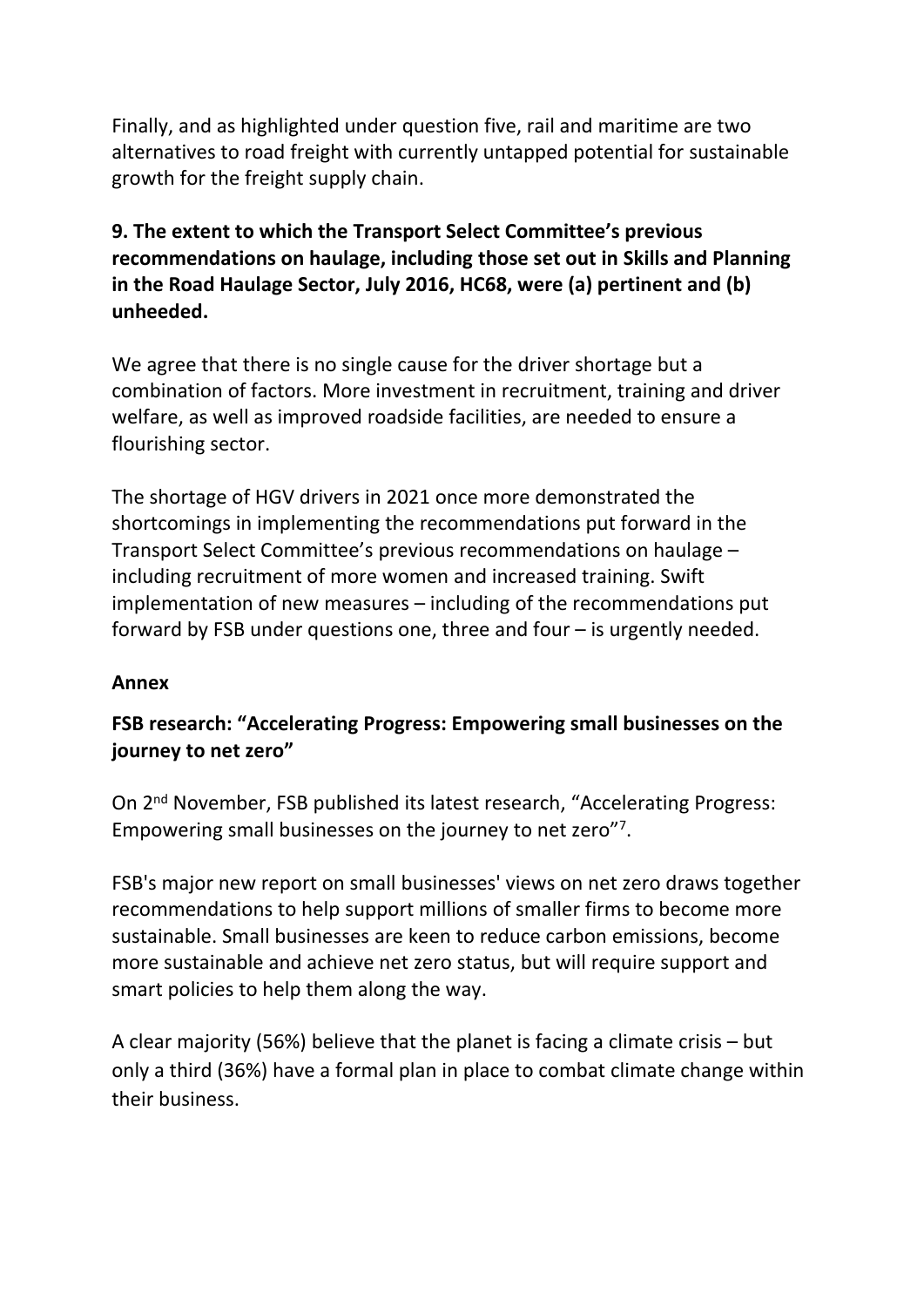With regards to the move to zero emissions vehicles (ZEVs), close to half (46%) of those surveyed cite the extra expense of ZEVs as a barrier to change, and a third (35%) say poor provision of charging points is holding them back.

In light of the findings around ZEVs, FSB is urging the Government to:

- **Governments across the UK must publish a coherent set of targetbased infrastructure strategies to deliver the necessary charging and rapid charging infrastructure by 2030.** The number of ZEVs being purchased is outstripping the number of charging and rapid charging points on motorways and highways across the UK. Encouraging more businesses to switch to ZEVs by 2030 will require a redoubling of infrastructure efforts to ensure that businesses do not suffer from 'charge anxiety'. In addition, the UK Government should liaise with the executives in Wales, Scotland, and Northern Ireland to ensure the system is coherent for motorists who travel across borders.
- **The Plug-in Car Grant should be extended and funded beyond March 2023, to give small businesses confidence in planning their transition to zero emission vehicles until 2030.** The adequacy of the grants for small vans (currently £3,000) and large vans (currently £6,000) should be kept under review.
- **Introduce a scrappage scheme where diesel commercial vehicles can be recycled in exchange for grants towards cleaner hybrids and zero emission vehicles.** This would pay businesses £2,000 which could then only be used to purchase a zero emission vehicle for the business.

December 2021

#### **Endnotes**

1

[https://assets.publishing.service.gov.uk/government/uploads/system/uploads/attachment\\_data/file](https://assets.publishing.service.gov.uk/government/uploads/system/uploads/attachment_data/file/945829/tsgb-2020.pdf) [/945829/tsgb-2020.pdf](https://assets.publishing.service.gov.uk/government/uploads/system/uploads/attachment_data/file/945829/tsgb-2020.pdf)

<sup>2</sup>

[https://www.ons.gov.uk/employmentandlabourmarket/peopleinwork/employmentandemployeetyp](https://www.ons.gov.uk/employmentandlabourmarket/peopleinwork/employmentandemployeetypes/articles/fallinhgvdriverslargestamongmiddleagedworkers/2021-10-19) [es/articles/fallinhgvdriverslargestamongmiddleagedworkers/2021-10-19](https://www.ons.gov.uk/employmentandlabourmarket/peopleinwork/employmentandemployeetypes/articles/fallinhgvdriverslargestamongmiddleagedworkers/2021-10-19)

<sup>3</sup> <https://www.fsb.org.uk/docs/default-source/fsb-org-uk/fsb-rural-transport.pdf?sfvrsn=0>

<sup>4</sup> [https://www.fsb.org.uk/resources-page/small-business-confidence-holds-steady-with-consumers](https://www.fsb.org.uk/resources-page/small-business-confidence-holds-steady-with-consumers-called-on-to-respect-house-rules-as-england-unlocks.html)[called-on-to-respect-house-rules-as-england-unlocks.html](https://www.fsb.org.uk/resources-page/small-business-confidence-holds-steady-with-consumers-called-on-to-respect-house-rules-as-england-unlocks.html)

<sup>5</sup> [https://www.fsb.org.uk/resources-page/one-in-four-small-exporters-halt-eu-sales-three-months-](https://www.fsb.org.uk/resources-page/one-in-four-small-exporters-halt-eu-sales-three-months-on-from-transition-end-new-study-finds.html)